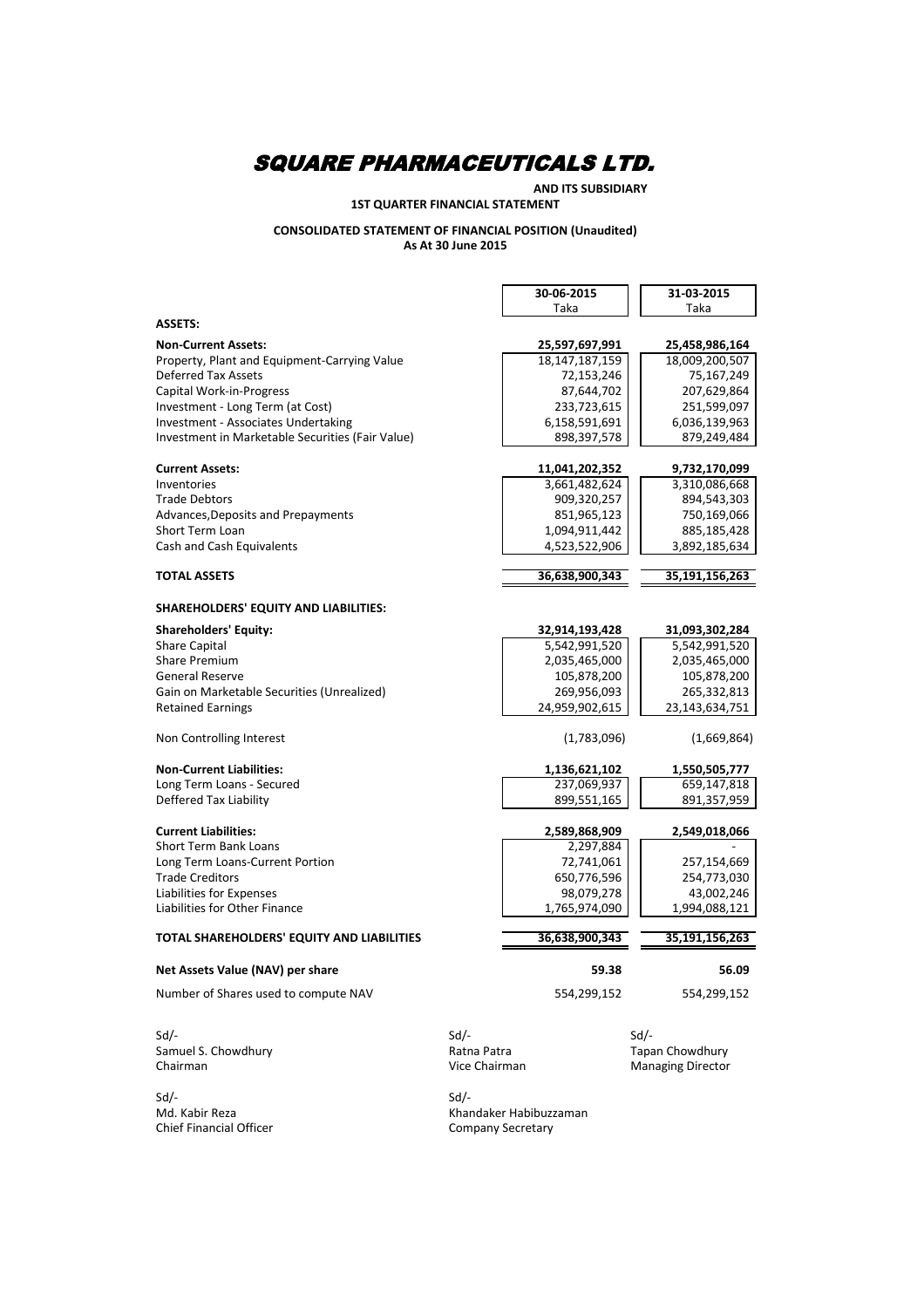AND ITS SUBSIDIARY

#### **1ST QUARTER FINANCIAL STATEMENT**

#### **CONSOLIDATED STATEMENT OF COMPREHENSIVE INCOME (Unaudited) For the 1st Quarter Ended 30 June 2015**

r.

|                                                   | April-June      | April-June         |
|---------------------------------------------------|-----------------|--------------------|
|                                                   | 2015            | 2014               |
|                                                   | Taka            | Taka               |
| <b>GROSS TURNOVER</b>                             | 8,506,693,465   | 7,495,142,439      |
| Less: Value Added Tax                             | 1,156,495,178   | 991,642,997        |
| <b>NET TURNOVER</b>                               | 7,350,198,287   | 6,503,499,442      |
| Cost of Goods Sold                                | (3,874,928,594) | (3,557,558,813)    |
| <b>GROSS PROFIT</b>                               | 3,475,269,693   | 2,945,940,629      |
| <b>Operating Expenses:</b>                        | (1,350,906,555) | (1, 272, 334, 727) |
| Selling & Distribution Expenses                   | (1,094,726,344) | (990, 272, 324)    |
| <b>Administrative Expenses</b>                    | (242, 026, 553) | (224, 676, 756)    |
| <b>Financial Expenses</b>                         | (14, 153, 658)  | (57, 385, 647)     |
| PROFIT FROM OPERATIONS                            | 2,124,363,138   | 1,673,605,902      |
| Other Income                                      | 102,556,066     | 63,904,359         |
| PROFIT BEFORE WPPF                                | 2,226,919,204   | 1,737,510,261      |
| Allocation for WPPF                               | (113, 506, 455) | (98, 416, 618)     |
| PROFIT BEFORE TAX                                 | 2,113,412,749   | 1,639,093,643      |
| Provision for Income Tax                          | (545, 586, 546) | (469, 047, 676)    |
| Provision for Deferred Income Tax                 | (11, 207, 209)  | (9,437,288)        |
| <b>PROFIT AFTER TAX</b>                           | 1,556,618,994   | 1,160,608,679      |
| Profit/(Loss) from Associates Undertaking         | 259,535,638     | 227,453,281        |
| <b>PROFIT FOR THE PERIOD</b>                      | 1,816,154,632   | 1,388,061,960      |
| Other Comprehensive Income:                       |                 |                    |
| Gain/(Loss) on Marketable Securities (Unrealized) | 4,623,280       | (84, 208, 158)     |
| <b>Total Comprehensive Income for the Period</b>  | 1,820,777,912   | 1,303,853,802      |
| <b>Profit Attibutable to:</b>                     |                 |                    |
| Owners of the Company                             | 1,816,267,864   | 1,388,886,883      |
| Non Controlling Interest                          | (113, 232)      | (824, 923)         |
|                                                   | 1,816,154,632   | 1,388,061,960      |
| Total Comprehensive Income Attributable to:       |                 |                    |
| Owners of the Company                             | 1,820,891,144   | 1,304,678,725      |
| Non Controlling Interest                          | (113, 232)      | (824, 923)         |
|                                                   | 1,820,777,912   | 1,303,853,802      |
| <b>Earnings Per Share (EPS)</b>                   | 3.28            | 2.51               |
| Number of Shares used to compute EPS              | 554,299,152     | 554,299,152        |
|                                                   |                 |                    |

Sd/- Sd/- Sd/- Samuel S. Chowdhury **Samuel S. Chowdhury Ratna Patra** Ratna Patra **Tapan Chowdhury** Chairman **Chairman** Chairman Chowdhury Chairman Managing Director

Sd/- Sd/- Chief Financial Officer

Md. Kabir Reza **Khandaker Habibuzzaman**<br>
Chief Financial Officer **Company Secretary** 

**Managing Director**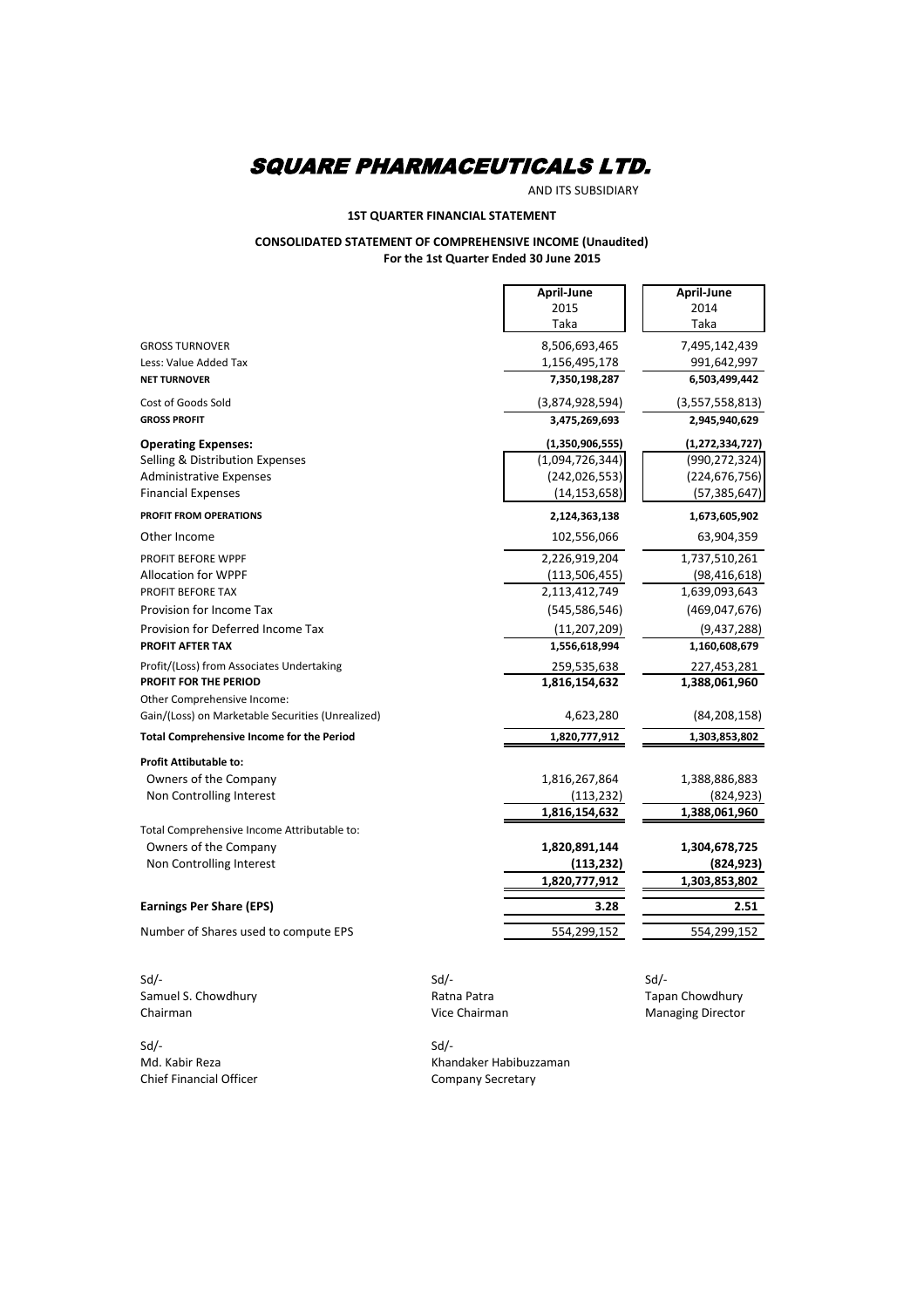

 **AND ITS SUBSIDIARY**

**CONSOLIDATED STATEMENT OF CHANGES IN EQUITY (Unaudited) For the 1st Quarter Ended 30 June 2015**

|                                               | Share<br>Capital | Share<br>Premium         | General<br>Reserve       | <b>Tax Holiday</b><br>Reserve | <b>Gain on Marketable</b><br><b>Securities</b><br>(Unrealized) | Retained<br>Earnings | <b>Non Controlling</b><br>Interest | Total<br>Taka  |
|-----------------------------------------------|------------------|--------------------------|--------------------------|-------------------------------|----------------------------------------------------------------|----------------------|------------------------------------|----------------|
|                                               | Taka             | Taka                     | Taka                     | Taka                          | Taka                                                           | Taka                 | Taka                               |                |
| <b>At 31 March 2015</b>                       | 5,542,991,520    | 2,035,465,000            | 105,878,200              |                               | 265,332,813                                                    | 23,143,634,751       | (1,669,864)                        | 31,091,632,420 |
| Total Comprehensive Income<br>(Apr'15-Jun'15) |                  | $\overline{\phantom{a}}$ | $\overline{\phantom{0}}$ |                               | 4,623,280                                                      | 1,816,267,864        | (113, 232)                         | 1,820,777,912  |
| <b>At 30 June 2015</b>                        | 5,542,991,520    | 2,035,465,000            | 105,878,200              |                               | 269,956,093                                                    | 24,959,902,615       | (1,783,096)                        | 32,912,410,332 |

### SQUARE PHARMACEUTICALS LTD.

 **AND ITS SUBSIDIARY**

**For the 1st Quarter Ended 30 June 2014 CONSOLIDATED STATEMENT OF CHANGES IN EQUITY (Unaudited)**

|                                   | Share         | Share                    | General     | <b>Tax Holiday</b>       | <b>Gain on Marketable</b> | Retained       | <b>Non Controlling</b> | <b>Total</b>   |
|-----------------------------------|---------------|--------------------------|-------------|--------------------------|---------------------------|----------------|------------------------|----------------|
|                                   | Capital       | <b>Premium</b>           | Reserve     | Reserve                  | <b>Securities</b>         | Earnings       | Interest               | Taka           |
|                                   |               |                          |             |                          | (Unrealized)              |                |                        |                |
|                                   | Taka          | Taka                     | Taka        | Taka                     | Taka                      | Taka           | Taka                   |                |
|                                   |               |                          |             |                          |                           |                |                        |                |
| <b>At 31 March 2014</b>           | 4,819,992,630 | 2,035,465,000            | 105,878,200 | 406,231,702              | 449,255,557               | 18,922,758,840 | 9,369,803              | 26,748,951,732 |
| Adjustment for Merger of          |               | -                        |             |                          |                           | (165, 313)     | (8,969,803)            | (9, 135, 116)  |
| Square Cephalosporins Ltd.        |               |                          |             |                          |                           |                |                        |                |
| <b>Total Comprehensive Income</b> |               |                          |             |                          |                           |                |                        |                |
| (Apr'14-Jun'14)                   |               | $\overline{\phantom{a}}$ |             | $\overline{\phantom{a}}$ | (84, 208, 158)            | 1,388,886,883  | (824, 923)             | 1,303,853,802  |
|                                   |               |                          |             |                          |                           |                |                        |                |
| At 30 June 2014                   | 4,819,992,630 | 2,035,465,000            | 105,878,200 | 406,231,702              | 365,047,399               | 20,311,480,410 | (424, 923)             | 28,043,670,418 |

Sd/- Sd/- Sd/- Samuel S. Chowdhury **Samuel S. Chowdhury Ratna Patra** Ratna Patra **Tapan Chowdhury Ratna Patra** Tapan Chowdhury Chairman **Chairman** Chairman Chairman Chairman Managing Director

Sd/- Sd/- Chief Financial Officer Chief Financial Officer Company Secretary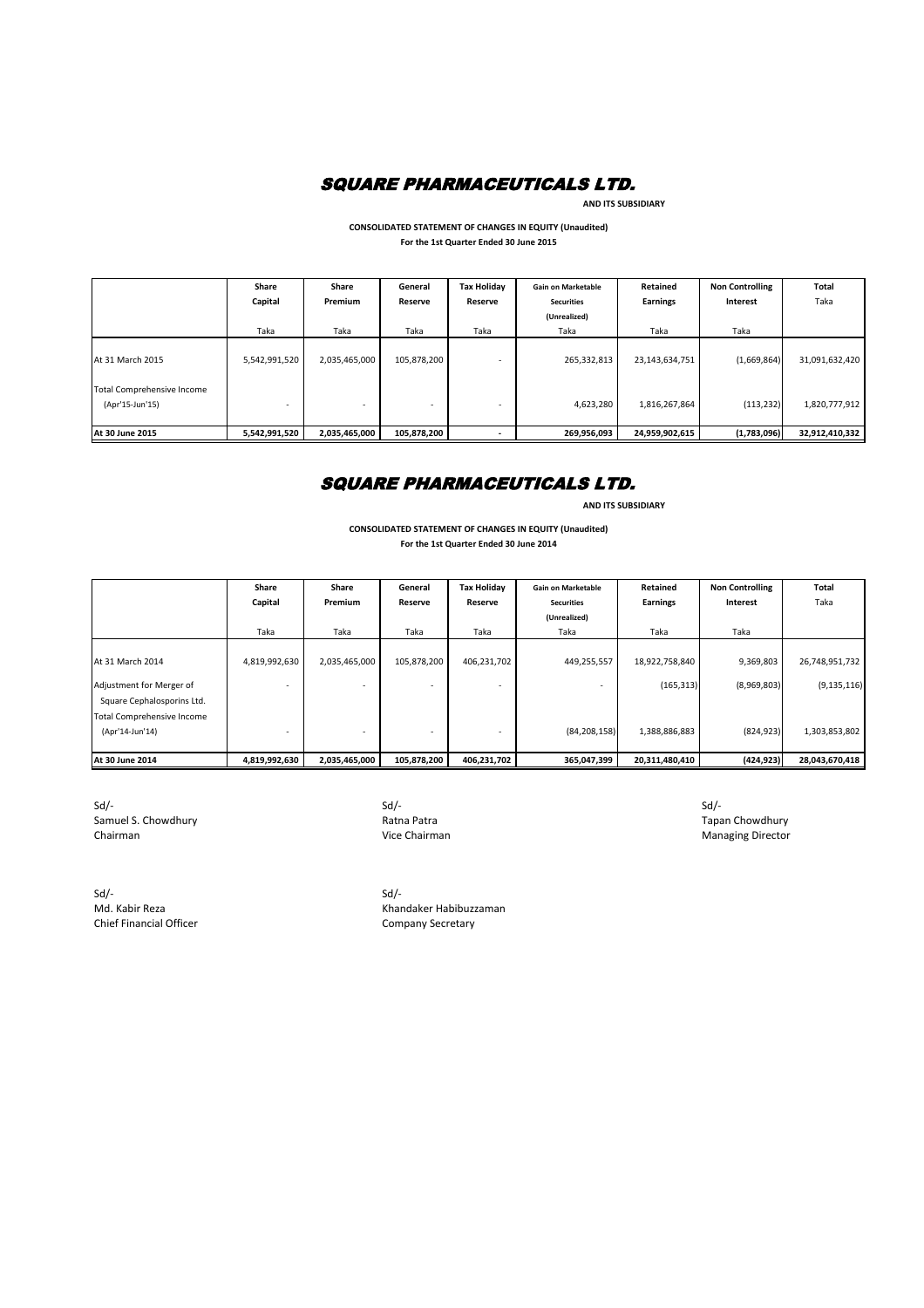**AND ITS SUBSIDIARY**

**1ST QUARTER FINANCIAL STATEMENT**

### **CONSOLIDATED STATEMENT OF CASH FLOWS (Unaudited)**

**For the 1st Quarter Ended 30 June 2015**

|                                                                  |                        | April-June<br>2015<br>Taka | April-June<br>2014<br>Taka |
|------------------------------------------------------------------|------------------------|----------------------------|----------------------------|
|                                                                  |                        |                            |                            |
| <b>Cash Flows From Operating Activities:</b><br><b>RECEIPTS:</b> |                        |                            |                            |
| <b>Collection from Sales</b>                                     |                        | 8,373,839,566              | 7,343,118,363              |
| Others                                                           |                        | 36,530,744                 | 9,036,514                  |
|                                                                  |                        | 8,410,370,310              | 7,352,154,877              |
| <b>PAYMENTS:</b>                                                 |                        |                            |                            |
| Purchase of Raw and Packing Materials                            |                        | 2,613,058,115              | 2,616,366,432              |
| Manufacturing and Operating Expenses                             |                        | 2,230,456,301              | 2,108,113,246              |
| Value Added Tax                                                  |                        | 1,156,495,178              | 991,642,997                |
| <b>Bank Interest</b>                                             |                        | 14,153,658                 | 57,385,647                 |
| <b>Income Tax</b>                                                |                        | 639,545,480                | 554,450,540                |
| Workers Profit Participation Fund                                |                        | 29,796,400                 | 30,334,880                 |
| Others                                                           |                        | 494,433                    | 16,966,288                 |
|                                                                  |                        | 6,683,999,565              | 6,375,260,030              |
| Net cash provided by operating activities                        |                        | 1,726,370,745              | 976,894,847                |
| <b>Cash Flows From Investing Activities:</b>                     |                        |                            |                            |
| <b>Purchase of Fixed Assets</b>                                  |                        | (487, 573, 754)            | (285, 868, 758)            |
| Investment in Marketable Securities                              |                        | (13,627,403)               | (47, 239, 951)             |
| Long Term Investment                                             |                        | 17,875,482                 |                            |
| Short Term Loan                                                  |                        | (209, 726, 014)            | 128,306,275                |
| Capital Work-in-Progress                                         |                        |                            | (64, 973, 145)             |
| <b>Interest Received</b>                                         |                        | 51,390,747                 | 44,157,862                 |
| Dividend Received                                                |                        | 150,821,074                | 133,924,196                |
| Net cash used in investing activities                            |                        | (490,839,868)              | (91, 693, 521)             |
| <b>Cash Flows From Financing Activities:</b>                     |                        |                            |                            |
| Long Term Loan Repaid                                            |                        | (606, 491, 489)            | (125, 358, 950)            |
| Short Term Bank Loan Increase/(Decrease)                         |                        | 2,297,884                  | (21,086,943)               |
| Net cash provided/(used) by financing activities                 |                        | (604, 193, 605)            | (146, 445, 893)            |
| Increase in Cash and Cash Equivalents                            |                        | 631,337,272                | 738,755,433                |
| Cash and Cash Equivalents at the Opening                         |                        | 3,892,185,634              | 2,162,717,207              |
| Cash and Cash Equivalents at the Closing                         |                        | 4,523,522,906              | 2,901,472,640              |
|                                                                  |                        |                            |                            |
| <b>Net Operating Cash Flow per Share (NOCFPS)</b>                |                        | 3.11                       | 1.76                       |
| Number of Shares used to compute NOCFPS                          |                        | 554,299,152                | 554,299,152                |
| $Sd$ -                                                           | Sd                     |                            | $Sd$ /-                    |
| Samuel S. Chowdhury                                              | Ratna Patra            |                            | Tapan Chowdhury            |
| Chairman                                                         | Vice Chairman          |                            | <b>Managing Director</b>   |
|                                                                  | $Sd$ -                 |                            |                            |
| $Sd$ -<br>Md. Kabir Reza                                         | Khandaker Habibuzzaman |                            |                            |

Chief Financial Officer Chief Financial Officer Company Secretary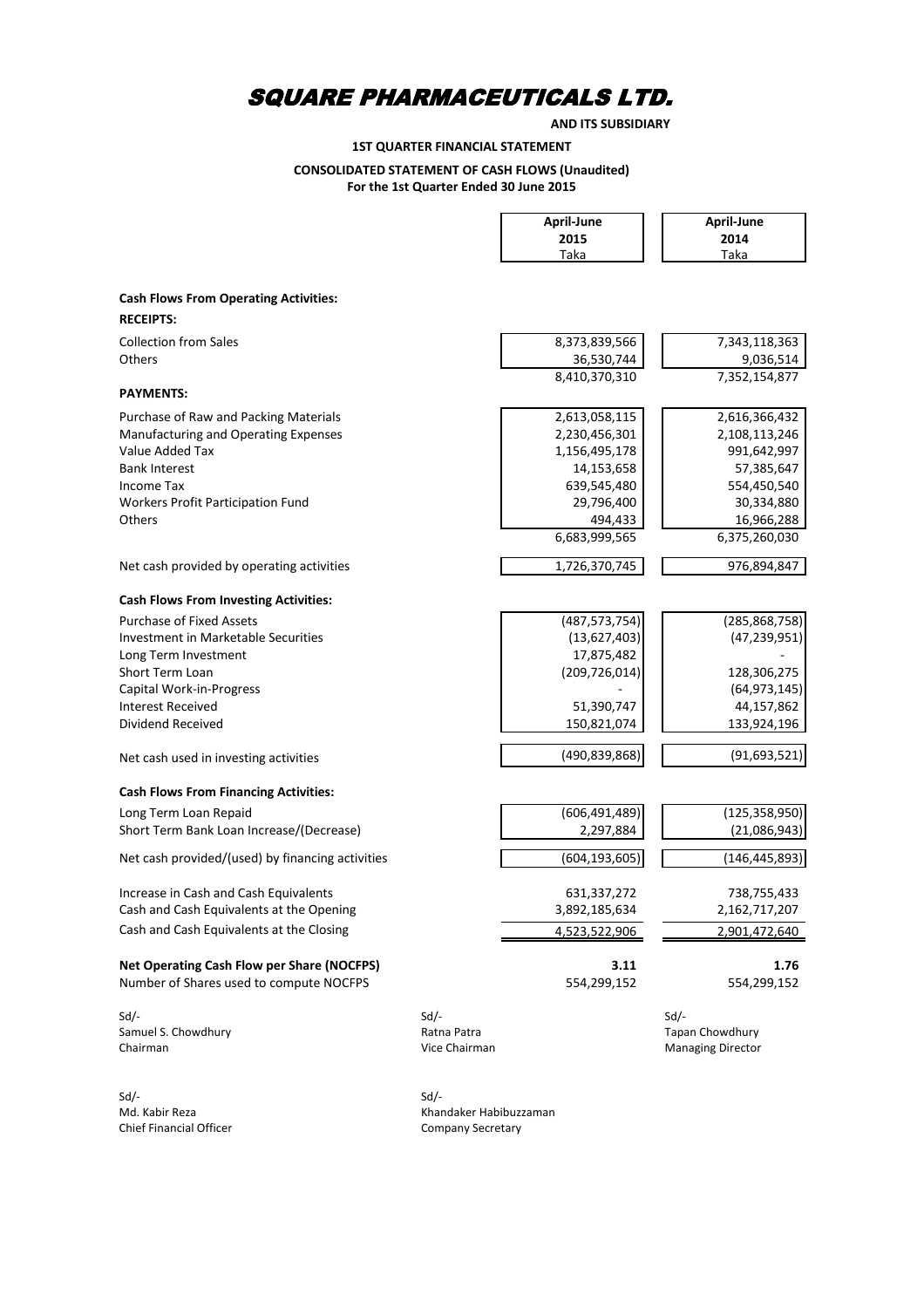### **1ST QUARTER FINANCIAL STATEMENTS**

#### **STATEMENT OF FINANCIAL POSITION (Unaudited)** As at 30 June 2015

|                                                  | 30-06-2015                | 31-03-2015               |
|--------------------------------------------------|---------------------------|--------------------------|
|                                                  | Taka                      | Taka                     |
|                                                  |                           |                          |
| <b>ASSETS:</b>                                   |                           |                          |
|                                                  |                           |                          |
| <b>Non-Current Assets:</b>                       | 21,702,877,235            | 21,614,399,749           |
| Property, Plant and Equipment-Carrying Value     | 15,928,329,141            | 15,721,139,105           |
| Capital Work-in-Progress                         |                           | 119,985,162              |
| Investment - Long Term (at Cost)                 | 4,876,150,516             | 4,894,025,998            |
| Investment in Marketable Securities (Fair Value) | 898,397,578               | 879,249,484              |
| <b>Current Assets:</b>                           | 11,558,370,556            | 9,739,782,495            |
| Inventories                                      | 2,868,564,491             | 2,684,259,324            |
| <b>Trade Debtors</b>                             | 909,320,257               | 894,543,303              |
| Advances, Deposits and Prepayments               | 806,482,397               | 714,842,990              |
| <b>Short Term Loan</b>                           | 2,530,196,539             | 1,596,661,104            |
| Cash and Cash Equivalents                        | 4,443,806,872             | 3,849,475,774            |
|                                                  |                           |                          |
| <b>TOTAL ASSETS</b>                              | 33,261,247,791            | 31,354,182,244           |
| <b>SHAREHOLDERS' EQUITY AND LIABILITIES:</b>     |                           |                          |
| <b>Shareholders' Equity:</b>                     | 29,752,864,728            | 28,031,892,107           |
| <b>Share Capital</b>                             | 5,542,991,520             | 5,542,991,520            |
| <b>Share Premium</b>                             | 2,035,465,000             | 2,035,465,000            |
| <b>General Reserve</b>                           | 105,878,200               | 105,878,200              |
| Gain on Marketable Securities (Unrealized)       | 269,956,093               | 265,332,813              |
| <b>Retained Earnings</b>                         | 21,798,573,915            | 20,082,224,574           |
| <b>Non-Current Liabilities:</b>                  |                           |                          |
|                                                  | 922,757,210<br>23,206,045 | 931,442,176              |
| Long Term Loans - Secured                        |                           | 40,084,217               |
| Deffered Tax Liability                           | 899,551,165               | 891,357,959              |
| <b>Current Liabilities:</b>                      | 2,585,625,853             | 2,390,847,961            |
| Long Term Loans - Current Portion                | 72,741,061                | 81,514,503               |
| <b>Trade Creditors</b>                           | 645,318,084               | 254,773,030              |
| Liabilities for Expenses                         | 95,597,848                | 42.958.189               |
| Liabilities for Other Finance                    | 1,771,968,860             | 2,011,602,239            |
| TOTAL SHAREHOLDERS' EQUITY AND LIABILITIES       | 33,261,247,791            | 31,354,182,244           |
|                                                  |                           |                          |
| Net Assets Value (NAV) per share                 | 53.68                     | 50.57                    |
| Number of Shares used to compute NAV             | 554,299,152               | 554,299,152              |
| $Sd$ -                                           | Sd                        | $Sd$ /-                  |
| Samuel S. Chowdhury                              | Ratna Patra               | Tapan Chowdhury          |
| Chairman                                         | Vice Chairman             | <b>Managing Director</b> |
|                                                  |                           |                          |
| $Sd$ /-                                          | Sd                        |                          |

Chief Financial Officer Company Secretary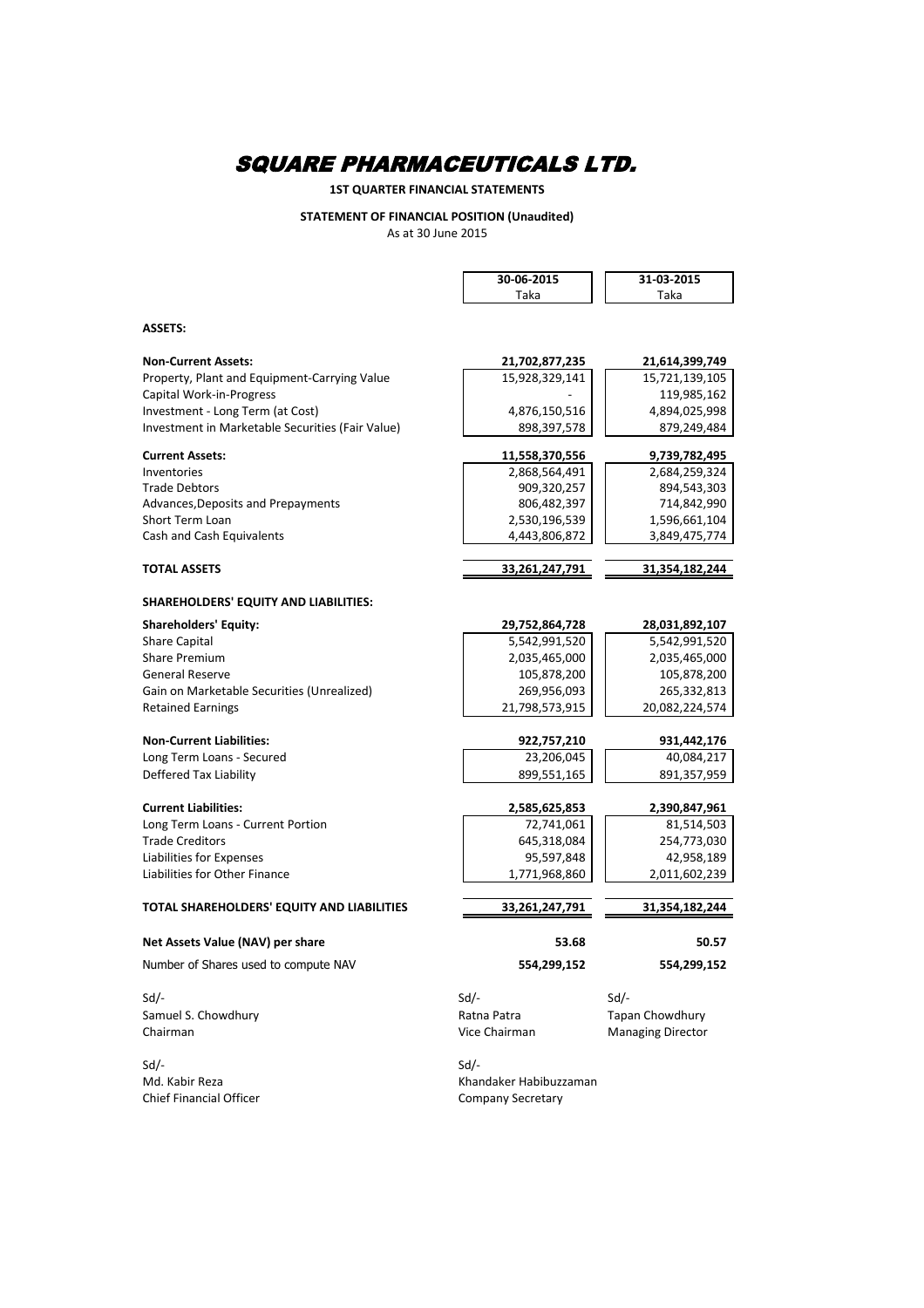**1ST QUARTER FINANCIAL STATEMENTS**

#### **STATEMENT OF COMPREHENSIVE INCOME (Unaudited) For the 1st Quarter Ended 30 June 2015**

|                                                             |             | <b>April-June</b><br>2015<br>Taka | <b>April-June</b><br>2014<br>Taka |
|-------------------------------------------------------------|-------------|-----------------------------------|-----------------------------------|
| <b>GROSS TURNOVER</b>                                       |             | 8,067,038,351                     | 7,487,440,719                     |
| Less: Value Added Tax                                       |             | 1,092,336,550                     | 990,523,944                       |
| <b>NET TURNOVER</b>                                         |             | 6,974,701,801                     | 6,496,916,775                     |
| Cost of Goods Sold                                          |             | (3,623,828,058)                   | (3,393,808,464)                   |
| <b>GROSS PROFIT</b>                                         |             | 3,350,873,743                     | 3,103,108,311                     |
| <b>Operating Expenses:</b>                                  |             | (1, 331, 669, 693)                | (1, 229, 787, 004)                |
| Selling & Distribution Expenses                             |             | (1,084,764,406)                   | (990, 272, 324)                   |
| <b>Administrative Expenses</b><br><b>Financial Expenses</b> |             | (241, 107, 589)<br>(5,797,698)    | (224, 676, 756)<br>(14, 837, 924) |
| <b>PROFIT FROM OPERATIONS</b>                               |             | 2,019,204,050                     | 1,873,321,307                     |
| Other Income                                                |             | 364,431,498                       | 193,427,675                       |
| PROFIT BEFORE WPPF                                          |             | 2,383,635,548                     | 2,066,748,982                     |
| Allocation for WPPF                                         |             | (113, 506, 455)                   | (98, 416, 618)                    |
| <b>PROFIT BEFORE TAX</b>                                    |             | 2,270,129,093                     | 1,968,332,364                     |
| Provision for Income Tax                                    |             | (545, 586, 546)                   | (469, 047, 676)                   |
| Provision for Deferred Income Tax                           |             | (8, 193, 206)                     | (9, 437, 288)                     |
| <b>PROFIT AFTER TAX FOR THE PERIOD</b>                      |             | 1,716,349,341                     | 1,489,847,400                     |
| Other Comprehensive Income:                                 |             |                                   |                                   |
| Gain/(Loss) on Marketable Securities (Unrealized)           |             | 4,623,280                         | (84, 208, 158)                    |
| <b>Total Comprehensive Income for the Period</b>            |             | 1,720,972,621                     | 1,405,639,242                     |
| <b>Earnings Per Share (EPS)</b>                             |             | 3.10                              | 2.69                              |
| Number of Shares used to compute EPS                        |             | 554,299,152                       | 554,299,152                       |
| Sd                                                          | $Sd$ -      |                                   | $Sd$ -                            |
| Samuel S. Chowdhury                                         | Ratna Patra |                                   | Tapan Chowdhury                   |
| Chairman                                                    |             | Vice Chairman                     | <b>Managing Director</b>          |

Sd/- Sd/- Chief Financial Officer Chief Financial Officer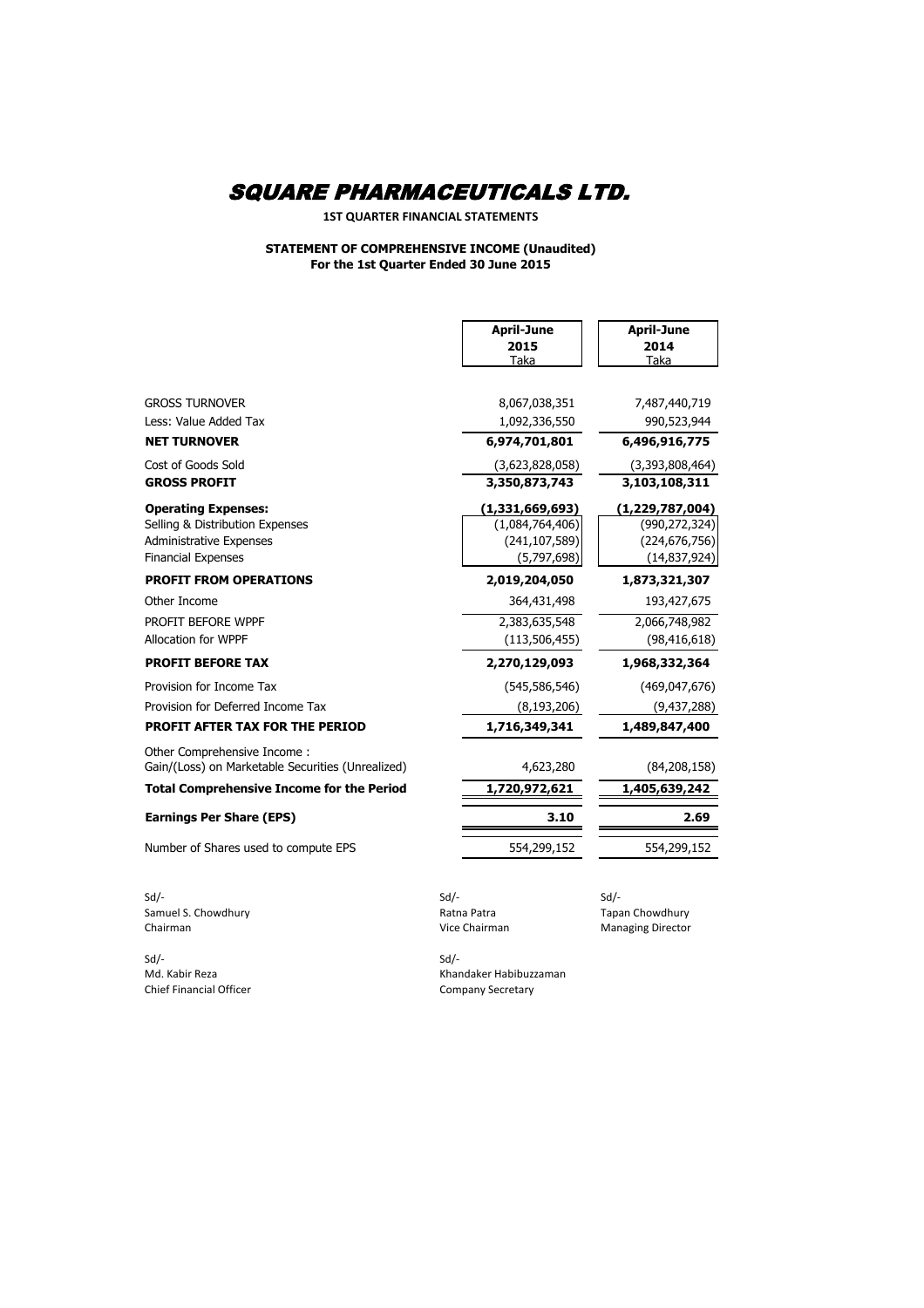**STATEMENT OF CHANGES IN EQUITY (Unaudited) For the 1st Quarter Ended 30 June 2015**

|                                                   | Share<br>Capital<br>Taka | Share<br><b>Premium</b><br>Taka | General<br><b>Reserve</b><br>Taka | <b>Tax Holiday</b><br>Reserve<br>Taka | Gain/(Loss) on Marketable<br>Securities (Unrealized)<br>Taka | Retained<br><b>Earnings</b><br>Taka | Total<br>Taka  |
|---------------------------------------------------|--------------------------|---------------------------------|-----------------------------------|---------------------------------------|--------------------------------------------------------------|-------------------------------------|----------------|
| <b>IAt 31 March 2015</b>                          | 5,542,991,520            | 2,035,465,000                   | 105,878,200                       |                                       | 265,332,813                                                  | 20,082,224,574                      | 28,031,892,107 |
| Total Comprehensive Income<br>(Apr'2014-Jun'2014) |                          |                                 |                                   |                                       | 4,623,280                                                    | 1,716,349,341                       | 1,720,972,621  |
| <b>At 30 June 2015</b>                            | 5,542,991,520            | 2,035,465,000                   | 105,878,200                       |                                       | 269,956,093                                                  | 21,798,573,915                      | 29,752,864,728 |

### SQUARE PHARMACEUTICALS LTD.

**STATEMENT OF CHANGES IN EQUITY (Unaudited) For the 1st Quarter Ended 30 June 2014**

|                                                      | Share         | <b>Share</b>             | General                  | <b>Tax Holiday</b> | Gain/(Loss) on Marketable | Retained        | Total          |
|------------------------------------------------------|---------------|--------------------------|--------------------------|--------------------|---------------------------|-----------------|----------------|
|                                                      | Capital       | Premium                  | Reserve                  | <b>Reserve</b>     | Securities (Unrealized)   | <b>Earnings</b> | Taka           |
|                                                      | Taka          | Taka                     | Taka                     | Taka               | Taka                      | Taka            |                |
| <b>At 31 March 2014</b>                              | 4,819,992,630 | 2,035,465,000            | 105,878,200              |                    | 417,680,687               | 14,898,500,111  | 22,277,516,628 |
| Transfer for Merger of<br>Square Cephalosporins Ltd. |               |                          | $\overline{\phantom{0}}$ | 284,928,193        | 31,574,870                | 1,324,169,117   | 1,640,672,180  |
| Total Comprehensive Income<br>(Apr'2014-Jun'2014)    |               | $\overline{\phantom{0}}$ |                          |                    | (84, 208, 158)            | 1,489,847,400   | 1,405,639,242  |
| <b>At 30 June 2014</b>                               | 4,819,992,630 | 2,035,465,000            | 105,878,200              | 284,928,193        | 365,047,399               | 17,712,516,628  | 25,323,828,050 |

Sd/- Sd/- Sd/- Samuel S. Chowdhury **Samuel S. Chowdhury Ratna Patra** Ratna Patra **Tapan Chowdhury Chairman** Chairman Chowdhury Chairman Chowdhury Chairman Chairman Chowdhury Chairman Chairman Chairman Chairman Chairman Chairman Chai

> Sd/- Sd/- Chief Financial Officer Chief Financial Officer Company Secretary

Managing Director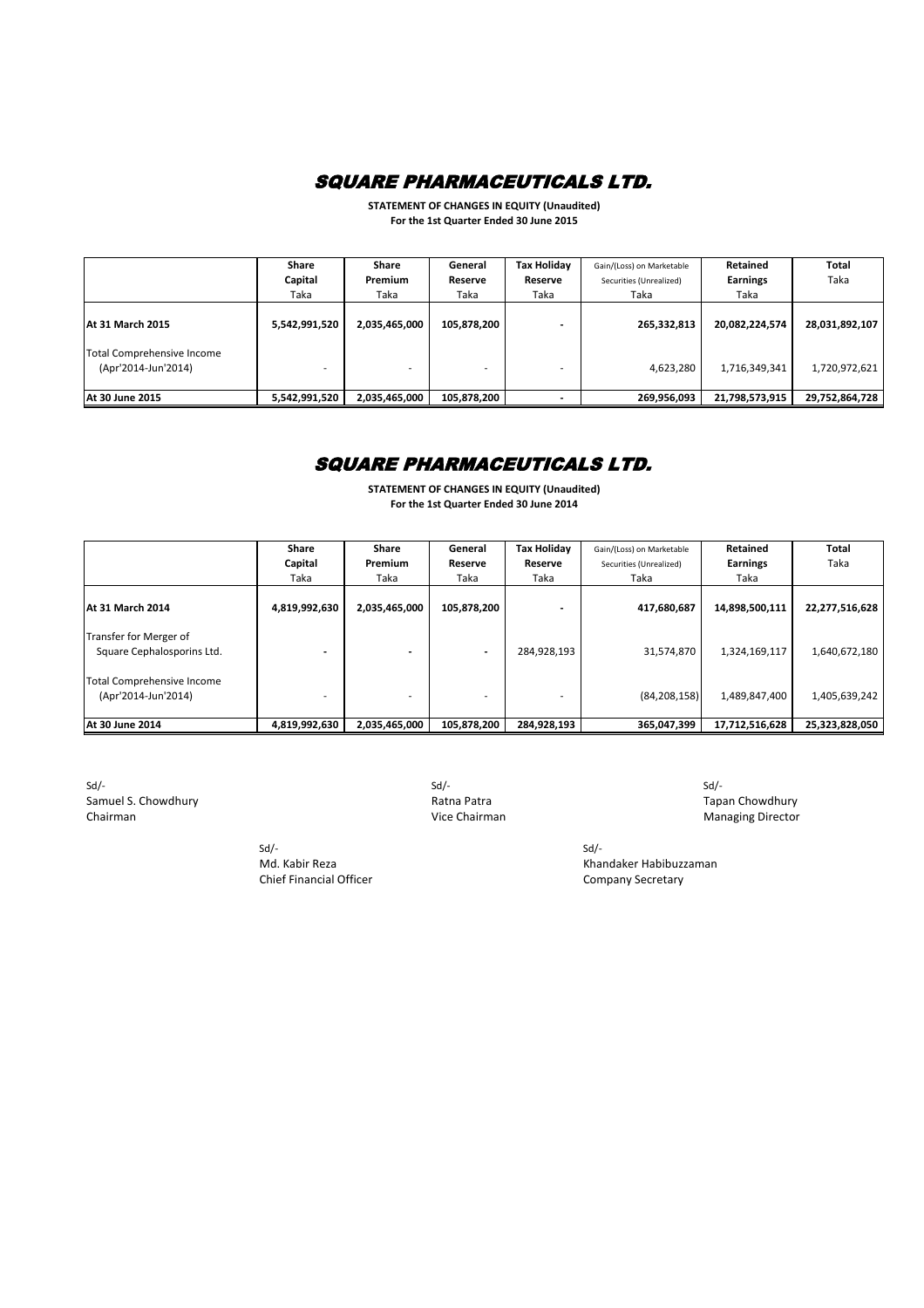#### **1ST QUARTER FINANCIAL STATEMENTS**

#### **STATEMENT OF CASH FLOWS (Unaudited) For the 1st Quarter Ended 30 June 2015**

|                                                                                              |                          | <b>April-June</b>      | <b>April-June</b>        |
|----------------------------------------------------------------------------------------------|--------------------------|------------------------|--------------------------|
|                                                                                              |                          | 2015                   | 2014                     |
|                                                                                              |                          | Taka                   | Taka                     |
| <b>Cash Flows From Operating Activities:</b>                                                 |                          |                        |                          |
| <b>RECEIPTS:</b>                                                                             |                          |                        |                          |
| <b>Collection from Sales</b>                                                                 |                          | 7,947,896,301          | 7,332,624,357            |
| Others                                                                                       |                          | 111,505,649            | 15,345,617               |
|                                                                                              |                          | 8,059,401,950          | 7,347,969,974            |
| <b>PAYMENTS:</b>                                                                             |                          |                        |                          |
| Purchase of Raw and Packing Materials                                                        |                          | 2,364,999,301          | 2,514,100,915            |
| Manufacturing and Operating Expenses                                                         |                          | 2,149,175,544          | 2,012,608,544            |
| Value Added Tax                                                                              |                          | 1,092,336,550          | 990,523,944              |
| <b>Bank Interest</b>                                                                         |                          | 5,797,698              | 14,837,924               |
| Income Tax                                                                                   |                          | 638,958,452            | 541,652,961              |
| Workers Profit Participation Fund                                                            |                          | 29,796,400             | 30,334,870               |
| Others                                                                                       |                          | 494,433                | 12,265,395               |
|                                                                                              |                          | 6,281,558,378          | 6,116,324,553            |
| Net cash provided by operating activities                                                    |                          | 1,777,843,572          | 1,231,645,421            |
| <b>Cash Flows From Investing Activities:</b>                                                 |                          |                        |                          |
| Purchase of Fixed Assets                                                                     |                          | (480, 601, 942)        | (284, 259, 106)          |
| Capital Work-in-Progress                                                                     |                          |                        | (64, 973, 145)           |
| <b>Interest Received</b>                                                                     |                          | 101,207,364            | 44,157,862               |
| Dividend Received                                                                            |                          | 150,821,074            | 133,924,196              |
| Short Term Loan                                                                              |                          | (933, 535, 435)        | (212, 502, 285)          |
| Investment in Marketable Securities                                                          |                          | (13,627,403)           | (47, 239, 951)           |
| Long Term Investment                                                                         |                          | 17,875,482             |                          |
| Net cash used in investing activities                                                        |                          | (1, 157, 860, 860)     | (430, 892, 429)          |
| <b>Cash Flows From Financing Activities:</b>                                                 |                          |                        |                          |
| Long Term Loan Repaid                                                                        |                          | (25,651,614)           | (49,960,606)             |
| Short Term Bank Loan Repaid                                                                  |                          |                        | (10, 902, 234)           |
|                                                                                              |                          |                        |                          |
| Net cash used in financing activities                                                        |                          | (25, 651, 614)         | (60, 862, 840)           |
| Increase in Cash and Cash Equivalents                                                        |                          | 594,331,098            | 739,890,152              |
| Cash and Cash Equivalents at the Opening                                                     |                          | 3,849,475,774          | 2,152,834,279            |
| Cash and Cash Equivalents at the Closing                                                     |                          | 4,443,806,872          | 2,892,724,431            |
| <b>Net Operating Cash Flow per Share (NOCFPS)</b><br>Number of Shares used to compute NOCFPS |                          | 3.21<br>554,299,152    | 2.22<br>554,299,152      |
| $Sd$ -                                                                                       | Sd                       |                        | $Sd$ -                   |
| Samuel S. Chowdhury                                                                          | Ratna Patra              |                        | Tapan Chowdhury          |
| Chairman                                                                                     | Vice Chairman            |                        | <b>Managing Director</b> |
| $Sd$ -                                                                                       | Sd                       |                        |                          |
| Md. Kabir Reza                                                                               |                          | Khandaker Habibuzzaman |                          |
| <b>Chief Financial Officer</b>                                                               | <b>Company Secretary</b> |                        |                          |
|                                                                                              |                          |                        |                          |